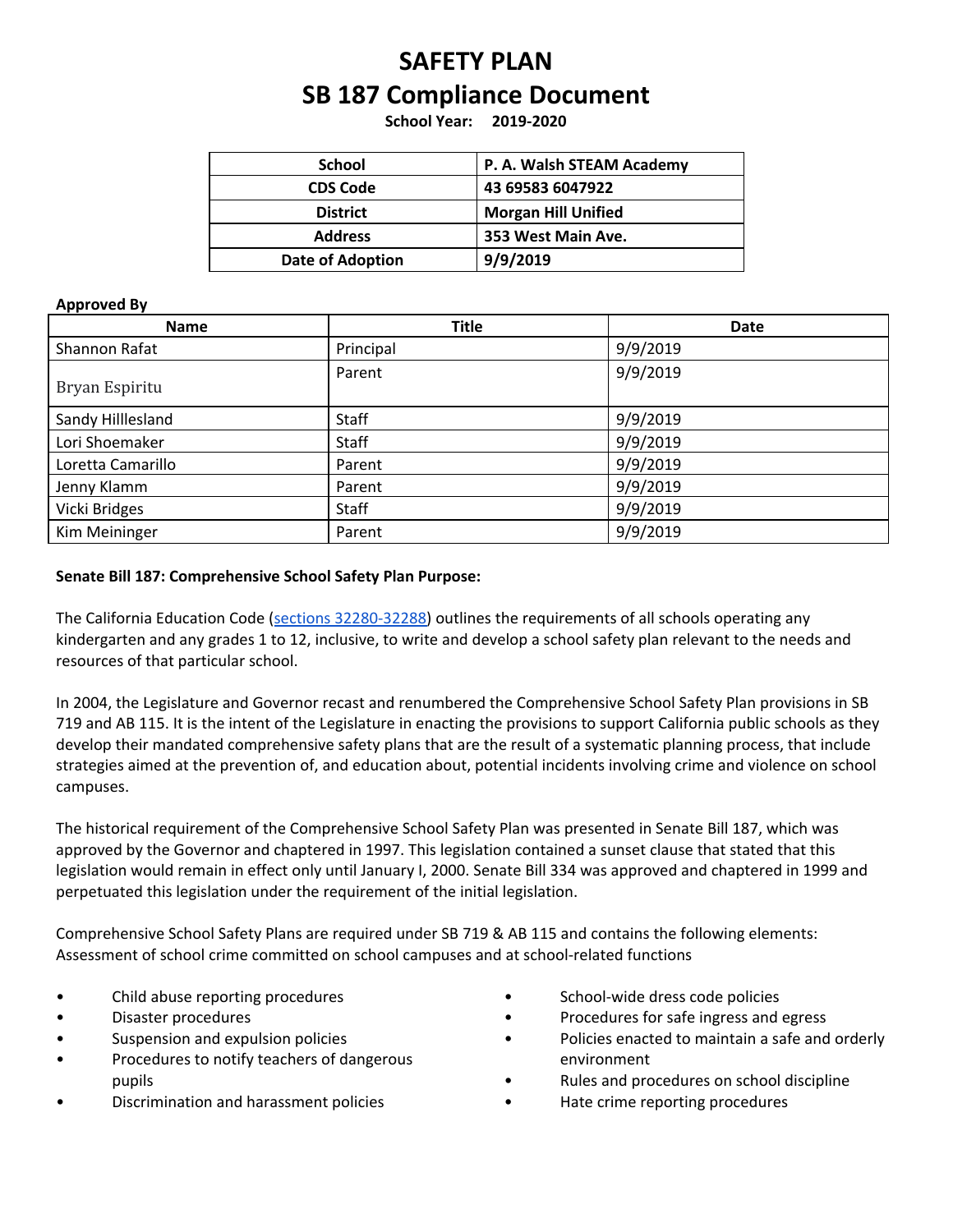The Comprehensive School Safety Plan will be reviewed and updated by March 1st every year. By July of each year, the school will report on the status of its school safety plan including a description of its key elements in the annual school accountability report card (SARC).

A hard copy of the Comprehensive School Safety Plan is available for review in the Front Office. Links to school SARC and Safety Plans can be found in the district local control accountability plan (LCAP) as well as the school plan for student achievement (SPSA). Safety plans are also available on the school website.

#### **MHUSD School Safety Plan Vision**

The purpose of the safety plan is to intentionally develop a safe and positive learning environment where all students feel secure and ready to learn. The safety plan communicates norms of behavior to allow all learners and teachers to thrive. It also delineates processes and procedures to efficiently and safely respond to emergent situations that require special routines to be learned.

## **The MHUSD Student Code of Conduct Handbook**

The district wants to ensure that all students are able to learn in a safe and conducive learning environment. The details of many of the policies listed in this plan can be found in the District Student and Parent Rights and Responsibilities Handbook linked here in **[English](https://drive.google.com/file/d/0B7TmloHBEBJkZEs0QktTYXROUXF2c0dTUWtQM0Y0cG92VFNV/view)** and in **[Spanish](https://drive.google.com/file/d/0B7TmloHBEBJkY0VLNEVCSjc4T0s2OElteE03b1BSeWl3YS1v/view)**.

## **Assessment of School Safety**

The School Administration reviews the Safety Plan with the School Site Council annually. Administration consults with the School Resource Officer, Fire, and other emergency agencies to ensure that current protocols are available and communicated. Schools sites review Office referrals, attendance and suspensions and expulsions. That information can be found here: [Assessments](https://drive.google.com/a/mhusd.org/file/d/1eCXakMFNBZysaZwS20FSqIlaYYdI9LKo/view?usp=sharing) data

## **Emergency Evacuation Map: [Map](https://drive.google.com/a/mhusd.org/file/d/1-M4m1KLISwzheYAIitgRslPOnopOQrxU/view?usp=sharing) Link**

## **Alternative Sites for Off-Site Evacuations:**

This Evacuation site is within .5 miles of the radius of our school: the most immediate evacuation site

| <b>Location Name</b> | <b>Britton Middle School</b>                                       |                       |
|----------------------|--------------------------------------------------------------------|-----------------------|
| <b>Address</b>       | 80 W. Central Ave. Morgan Hill, CA                                 |                       |
| <b>Contact</b>       | Nanette Donohue                                                    | <b>Not Applicable</b> |
| <b>Phone Number</b>  | 408 201-6160                                                       | <b>Not Applicable</b> |
| <b>Directions</b>    | Head west to VTA parking lot at the intersection of Main and Hale. |                       |

## *This Evacuation site is within .3 miles of the radius of our school: the secondary evacuation site*

| <b>Location Name</b> | l St Catherine's                                                       |                       |
|----------------------|------------------------------------------------------------------------|-----------------------|
| <b>Address</b>       | 17500 Peak Ave. Morgan Hill, CA                                        |                       |
| <b>Contact</b>       | Fabienne Esparza                                                       | <b>Not Applicable</b> |
| <b>Phone Number</b>  | 4087793959                                                             | <b>Not Applicable</b> |
| <b>Directions</b>    | Head east. Turn left at Peak. Pass a few houses, Arrive at the school. |                       |

#### *This Evacuation site is within 10 miles of the radius of our school*

| <b>Location Name</b> | El Toro Elementary                                                                   |                       |
|----------------------|--------------------------------------------------------------------------------------|-----------------------|
| <b>Address</b>       | 455 E Main Ave, Morgan Hill, CA                                                      |                       |
| <b>Contact</b>       | Darren McDonald                                                                      | <b>Not Applicable</b> |
| <b>Phone Number</b>  | 408 2016380                                                                          | <b>Not Applicable</b> |
| <b>Directions</b>    | Head east on W. Main Ave. Continue across Monterey Rd. Continue straight on E. Main. |                       |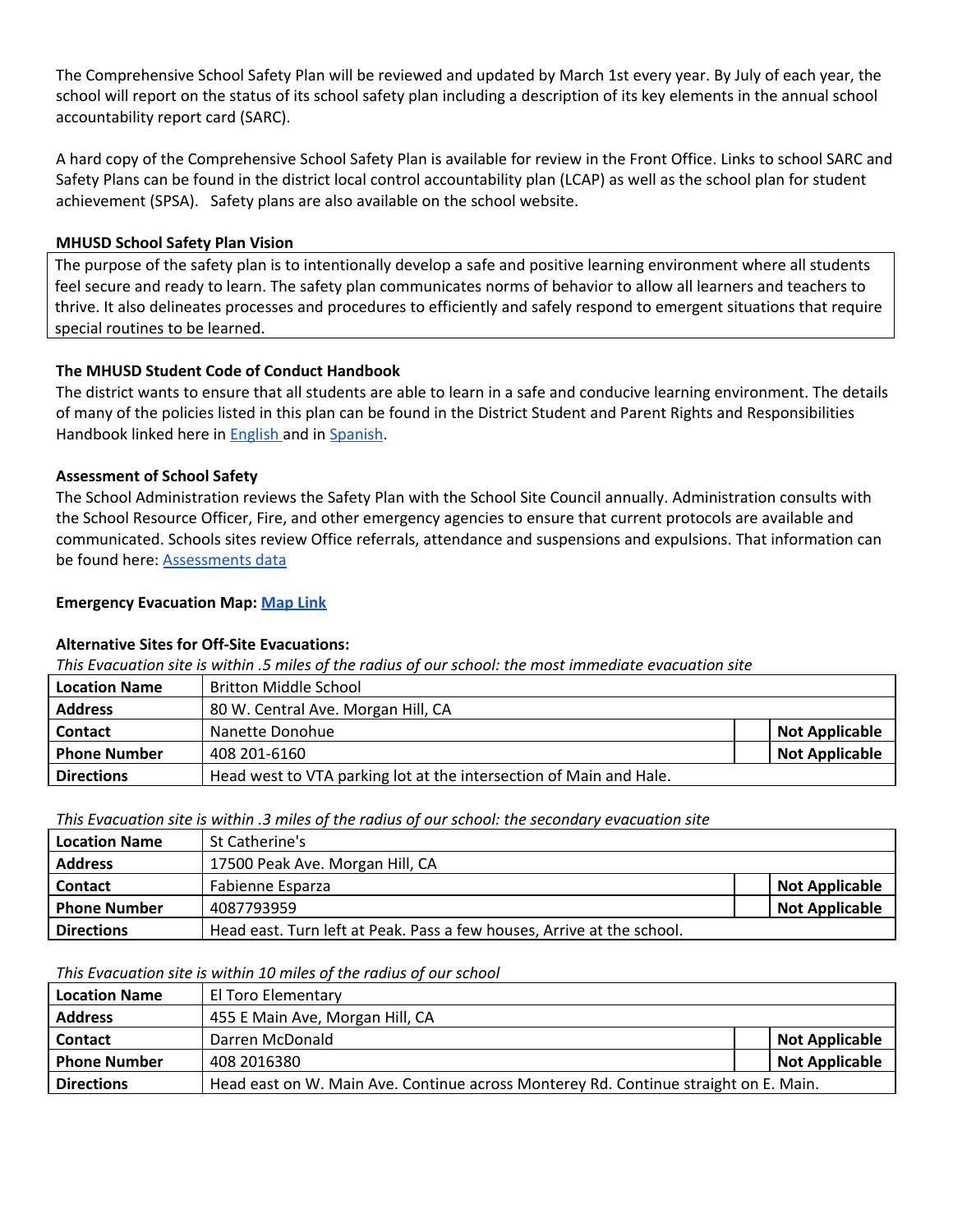## **Strategies and Programs to Provide and Maintain a high level of Safety** (EC [32281\(a\)1,](https://leginfo.legislature.ca.gov/faces/codes_displaySection.xhtml?lawCode=EDC§ionNum=32281.) items A-J)

It is a priority of the administration and staff in the Morgan Hill School District that every student who attends our schools will have an environment that is physically safe with a positive school climate. This includes all venues and hours, inside or outside the classroom, coming or going to school, as well as at school-related activities.

Our administration and staff work to provide an orderly, caring, and nondiscriminatory learning environment where all students can feel comfortable and take pride in their school and their achievements. This includes teaching students the values of equality, human dignity, mutual respect, and to employ cooperative learning strategies that foster positive interactions among students from diverse backgrounds.Students shall have opportunities to voice their concerns about school policies and practices and to share responsibility for solving problems that affect their school. Staff shall encourage and reward success, achievement, participation in community projects, and positive student conduct.

Our school district promotes nonviolent conflict resolution techniques to encourage attitudes and behaviors that foster harmonious relations. Staff shall receive training to implement and support conflict resolution (California Education Code Sections 32228 – [3228.6](https://law.justia.com/codes/california/2010/edc/32228-32228.5.html), [35160](http://leginfo.legislature.ca.gov/faces/codes_displaySection.xhtml?lawCode=EDC§ionNum=35160.), [35160.1](http://leginfo.legislature.ca.gov/faces/codes_displaySection.xhtml?lawCode=EDC§ionNum=35160.1.), [44806\)](http://leginfo.legislature.ca.gov/faces/codes_displaySection.xhtml?lawCode=EDC§ionNum=233.5.).

## **(A) Child Abuse Reporting Procedures (EC [35294.2](http://www.leginfo.ca.gov/pub/01-02/bill/asm/ab_0051-0100/ab_79_bill_20011010_chaptered.pdf) (a)(2); PC [11166](http://leginfo.legislature.ca.gov/faces/codes_displaySection.xhtml?lawCode=PEN§ionNum=11166))**

All staff members are 'mandated reporters' and are required by law to report to County Child Protective Services when child abuse is suspected. Responsibilities include making an initial phone report followed by a written report within 36 hours. These duties may not be delegated to others. Our Board Policy and Administrative Regulations for Child Abuse Reporting can be found at **BP [5141.1](http://www.gamutonline.net/district/morganhill/displayPolicy/797875/)** and AR 5141.1

## **(B) Disaster Procedures (EC [35295-35297](http://leginfo.legislature.ca.gov/faces/codes_displaySection.xhtml?sectionNum=35296.&lawCode=EDC))**

Morgan Hill Unified School District will take all necessary measures to keep students, staff, and visitors safe in the event of a disaster. Response incorporates strategies of the Incident Command System, the Standardized Emergency Management System and the National Incident Management System.

- Maps out specific evacuation procedures within the school building disaster plan.
- Provides guidance for emergency response to a variety of potential hazards and incidents, including duck and cover procedures following an earthquake.
- Identifies emergency response training and exercise opportunities for students and staff.

## **Public Agency Use of School Buildings for Emergency Shelters**

Morgan Hill Unified School District coordinates with the Santa Clara County American Red Cross through the local interagency Incident Command Center located at the Morgan Hill Police station. School facilities may be used as mass care and welfare shelters during an emergency.

## **(C) School Suspension, Expulsion, and Mandatory Expulsion Guidelines**

The Morgan Hill Unified School District's Suspension/Due Process Policy is consistent with the California Education Code. Schools have jurisdiction at school, at school activities, or coming or going to school activities and will provide students the opportunity to relate their "side of the story" and have it investigated prior to disciplinary action. Disciplinary policies and procedures can be referenced here: Board Policy [5144.1](http://www.gamutonline.net/district/morganhill/displayPolicy/797883/) and AR 5144.1 or EC [48900-48927](http://leginfo.legislature.ca.gov/faces/codes_displaySection.xhtml?sectionNum=48900.&lawCode=EDC)

(D) Procedures to prepare employees for emergency response and to notify teachers of dangerous pupils (EC [49079\)](http://leginfo.legislature.ca.gov/faces/codes_displaySection.xhtml?lawCode=EDC§ionNum=49079.) The Morgan Hill Unified School District's policies for emergency training and the notification of teachers of dangerous students are consistent with education code and can be referenced here: BP [4158](http://www.gamutonline.net/district/morganhill/displayPolicy/797754/), BP [4258,](http://www.gamutonline.net/district/morganhill/displayPolicy/797755/) and BP [4358\)](http://www.gamutonline.net/district/morganhill/displayPolicy/797756/)

## **(E) Sexual Harassment Policies (EC [212.6](http://leginfo.legislature.ca.gov/faces/codes_displaySection.xhtml?lawCode=EDC§ionNum=212.6.) (b))**

The Morgan Hill Unified School District's prohibits sexual harassment, policies can be found here: BP [41119.11](http://www.gamutonline.net/district/morganhill/DisplayPolicy/797653/) and [AR](http://www.gamutonline.net/district/morganhill/displayPolicy/797656/) [41119.11.](http://www.gamutonline.net/district/morganhill/displayPolicy/797656/)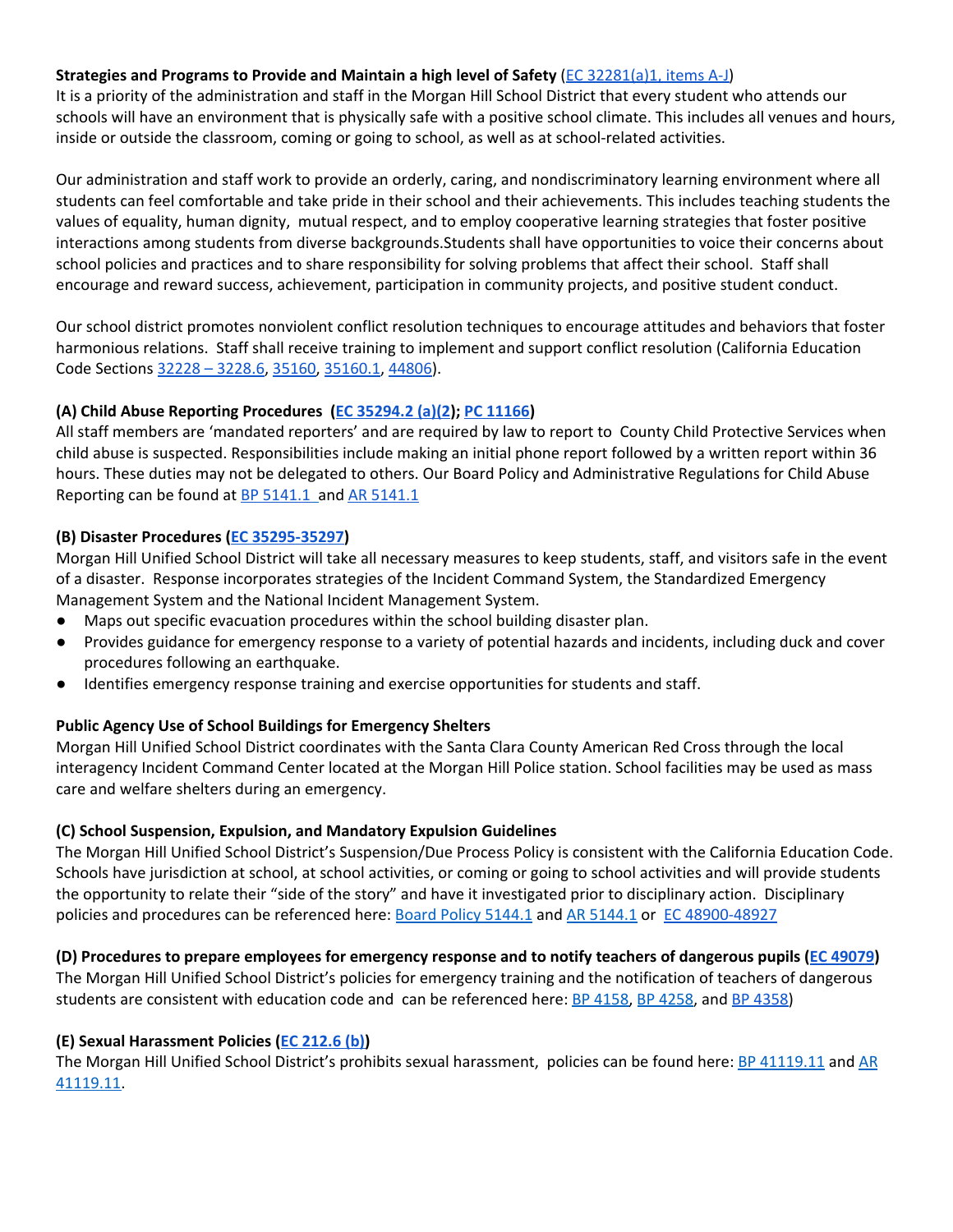## **(F) School-wide dress code Relating to gang-related apparel (EC [35183\)](https://leginfo.legislature.ca.gov/faces/codes_displaySection.xhtml?lawCode=EDC§ionNum=35183):**

The Governing Board believes that appropriate dress and grooming contribute to a productive learning environment. The Board expects students to give proper attention to personal cleanliness and to wear clothes that are suitable for the school activities in which they participate. Students' clothing must not present or promote a health or safety hazard or a distraction which would interfere with the educational process. References: [Board](http://www.gamutonline.net/district/morganhill/DisplayPolicy/797863/) policy 5132, Link to site [Student](https://drive.google.com/a/mhusd.org/file/d/1Vzq3Xe2dgUfG2P0okfkmjjdbKdAmPirA/view?usp=sharing) [Handbook](https://drive.google.com/a/mhusd.org/file/d/1Vzq3Xe2dgUfG2P0okfkmjjdbKdAmPirA/view?usp=sharing) for specific dress codes for your site.

## (G) Procedure for Safe Ingress and Egress of Pupils, Parents, and Staff to and from School (EC [35294.2](http://www.leginfo.ca.gov/pub/01-02/bill/asm/ab_0051-0100/ab_79_bill_20011010_chaptered.pdf))

Morgan Hill Unified takes pride in our mission to provide a safe environment for all students, parents, and school employees. Our School will ensure safe ingress and egress to and from the school for pupils, parents, and school employees. Safe ingress and egress will be maintained by periodic reviews of the procedures for ingress and egress. The school will ensure that all passageways to and from school buildings, corridors within school buildings and emergency exits remain clear of all obstruction to allow the flow of pedestrian and vehicular traffic. The school will also ensure that potential obstructions and hazards are removed from such areas. To achieve this goal, the school works closely with local law enforcement, fire, and city agencies to ensure safe access.

A large majority of students arrive and leave school in private vehicles. Students arriving or departing from school must use the designated loading and unloading zone(s). A crosswalk is provided for access to the parking areas.

**(H) A Safe and Orderly School Environment Conducive to Learning (EC [35294.2\)](http://www.leginfo.ca.gov/pub/01-02/bill/asm/ab_0051-0100/ab_79_bill_20011010_chaptered.pdf).** School goals are set to have continual improvement in school physical and social-emotional safety.

| Goal 1                                                          |             |                       |                                                                     |                                                                          |            |                                            |                                         |
|-----------------------------------------------------------------|-------------|-----------------------|---------------------------------------------------------------------|--------------------------------------------------------------------------|------------|--------------------------------------------|-----------------------------------------|
| Component                                                       |             | <b>Element</b>        |                                                                     |                                                                          |            | <b>Opportunity for Improvement</b>         |                                         |
| Positive School Climate                                         |             |                       | A school-wide behavior and discipline plan has<br>been implemented. |                                                                          |            | are enforced on a daily basis.             | The expectations for students and staff |
| <b>Objective</b>                                                |             | <b>Action Step</b>    | <b>Resources</b>                                                    |                                                                          |            | <b>Lead Person</b>                         | Evaluation                              |
| All schools will<br>maintain or move up<br>by one level in PBIS | <b>PBIS</b> | Maintain top level of | $\bullet$<br>$\bullet$                                              | PBIS World<br><b>Training books</b><br>D.O. PBIS<br>Coach M.<br>Bergeron | TBD: Rafat |                                            | Ongoing                                 |
| All schools will<br>participate in safety<br>drills.            |             | Monthly               | $\bullet$                                                           | <b>Staff</b><br>Alarm System                                             |            | Staff (custodian,<br>secretary, principal) | Ongoing: check times                    |

| Goal 2                                                             |                                                                                                           |                                                                         |  |                                                             |                                                                     |  |
|--------------------------------------------------------------------|-----------------------------------------------------------------------------------------------------------|-------------------------------------------------------------------------|--|-------------------------------------------------------------|---------------------------------------------------------------------|--|
| Component                                                          |                                                                                                           | Element                                                                 |  |                                                             | <b>Opportunity for Improvement</b>                                  |  |
| Safe Physical Environment                                          |                                                                                                           | A safe School Environment                                               |  |                                                             | Ensure Facility is in safe working order                            |  |
| <b>Objective</b>                                                   | <b>Action Step</b>                                                                                        | <b>Lead Person</b><br><b>Resources</b>                                  |  | Evaluation                                                  |                                                                     |  |
| The school site will<br>have procedures to<br>ensure a safe campus | Staff and students<br>know exit routes                                                                    | Exit procedures will<br>be posted. Staff and<br>students will practice. |  | <b>Principal Rafat</b>                                      | Check quarterly for<br>up-to-date postings.                         |  |
| The school campus<br>will be clean and<br>orderly.                 | Staff, students, and<br>custodian will work<br>on a regular basis to<br>keep things clean and<br>orderly. | Clean up materials.                                                     |  | Lead team will<br>provide a schedule<br>for class clean-up. | Staff and students<br>will look to see that<br>the campus is clean. |  |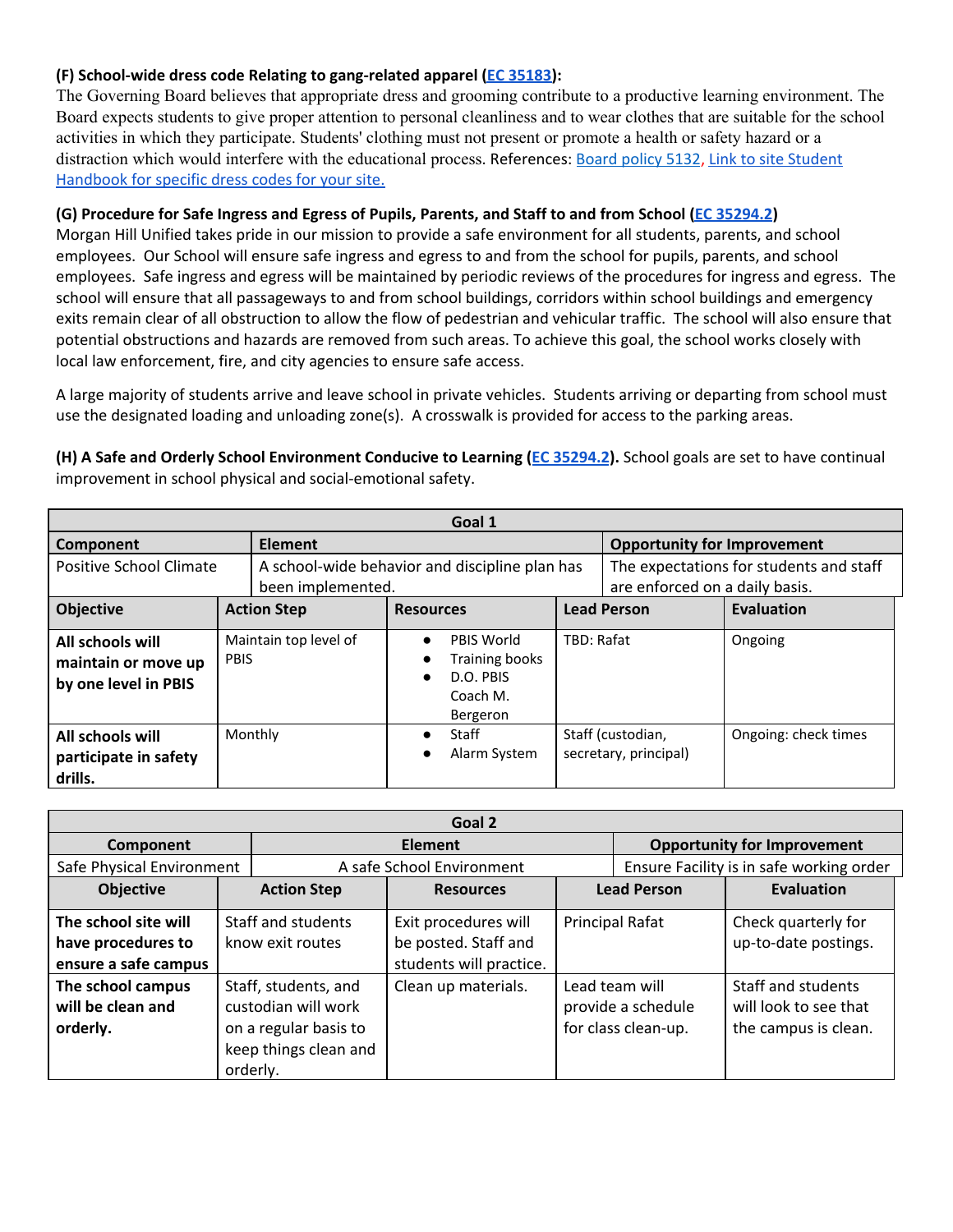## **(I) School Discipline Rules and Consequence (EC [35291](http://leginfo.legislature.ca.gov/faces/codes_displaySection.xhtml?lawCode=EDC§ionNum=35291.) and EC [35291.5\)](http://leginfo.legislature.ca.gov/faces/codes_displaySection.xhtml?lawCode=EDC§ionNum=35291.5.)**

School rules exist for the purpose of facilitating a safe learning environment. To review the school's code of conduct please visit: Code of [Conduct](https://drive.google.com/a/mhusd.org/file/d/1Vzq3Xe2dgUfG2P0okfkmjjdbKdAmPirA/view?usp=sharing)

## **(J) Hate Crime Reporting Procedures and Policies**

MHUSD is committed to providing a safe learning environment that protects students from discrimination, harassment, intimidation, bullying, and other behavior motivated by a person's hostility towards another person's real or perceived ethnicity, national origin, immigrant status, sex, gender, sexual orientation, religious belief, age, disability, or any other physical or cultural characteristics. The Morgan Hill Unified School District's Hate crime policies can be found here: **[BP](http://www.gamutonline.net/district/morganhill/displayPolicy/797898/)** [5145.9](http://www.gamutonline.net/district/morganhill/displayPolicy/797898/)

#### **Safety Plan Review, Evaluation and Amendment Procedures**

#### **Safety Plan evaluation and revision record**

To be effective, emergency plans need to be updated frequently and consistently. Site principals are required to assign personnel to update this Emergency Operations Plan on at least an annual basis.

#### *Safety Plan Committee Lead Members*

| <b>Name</b>                                       | <b>Title</b>                      |
|---------------------------------------------------|-----------------------------------|
| Rosemary Esparza, General office clerk, bilingual | <b>Student &amp; Staff Safety</b> |
| Tomás Andrade, Liaison, bilingual                 | Student Release & Crowd Control   |
| Sarah Barker, Health Clerk, English only          | First Aid and Basic Needs         |
| Courtney McMains, Secretary, English only         | Communication                     |
| Ray Alvarez, Lead Custodian, Bilingual            | <b>Facilities</b>                 |

#### *Revisions or Updates on Plan*

| Section(s) of the plan that has been | Date   | Recorded by (who made the changes) |                 |  |
|--------------------------------------|--------|------------------------------------|-----------------|--|
| revised or updated                   |        | <b>Name</b>                        | <b>Position</b> |  |
| All sections reviewed                | 8/6/19 | Shannon Rafat                      | Principal       |  |
|                                      |        |                                    |                 |  |
|                                      |        |                                    |                 |  |
|                                      |        |                                    |                 |  |

*Safety Plan Review, Evaluation and Amendment Procedures*

| <b>Activity Description</b><br>(i.e. review steps, meetings conducted, approvals, etc)                                                        | Date and Time          | <b>Attached Document</b><br>(description and location) |
|-----------------------------------------------------------------------------------------------------------------------------------------------|------------------------|--------------------------------------------------------|
| As of September, 2019 this plan is new and all its content is<br>current and up to date. The plan was reviewed by the School Site<br>Council. | September 9th,<br>2019 | Agenda and sign in sheet<br>available upon request     |
|                                                                                                                                               |                        |                                                        |

## **Record of Emergency Response Training**

It is the responsibility of the principal to ensure adequate training of staff, students and parents, using resources provided by the District, the community and/or the school itself.

| <b>Training Topic</b> | Person(s) or     | <b>Date</b>    | The activity provided or supervised by: |                 |  |
|-----------------------|------------------|----------------|-----------------------------------------|-----------------|--|
|                       | group(s) trained | <b>Impleme</b> | <b>Name</b>                             | <b>Position</b> |  |
|                       |                  | nted           |                                         |                 |  |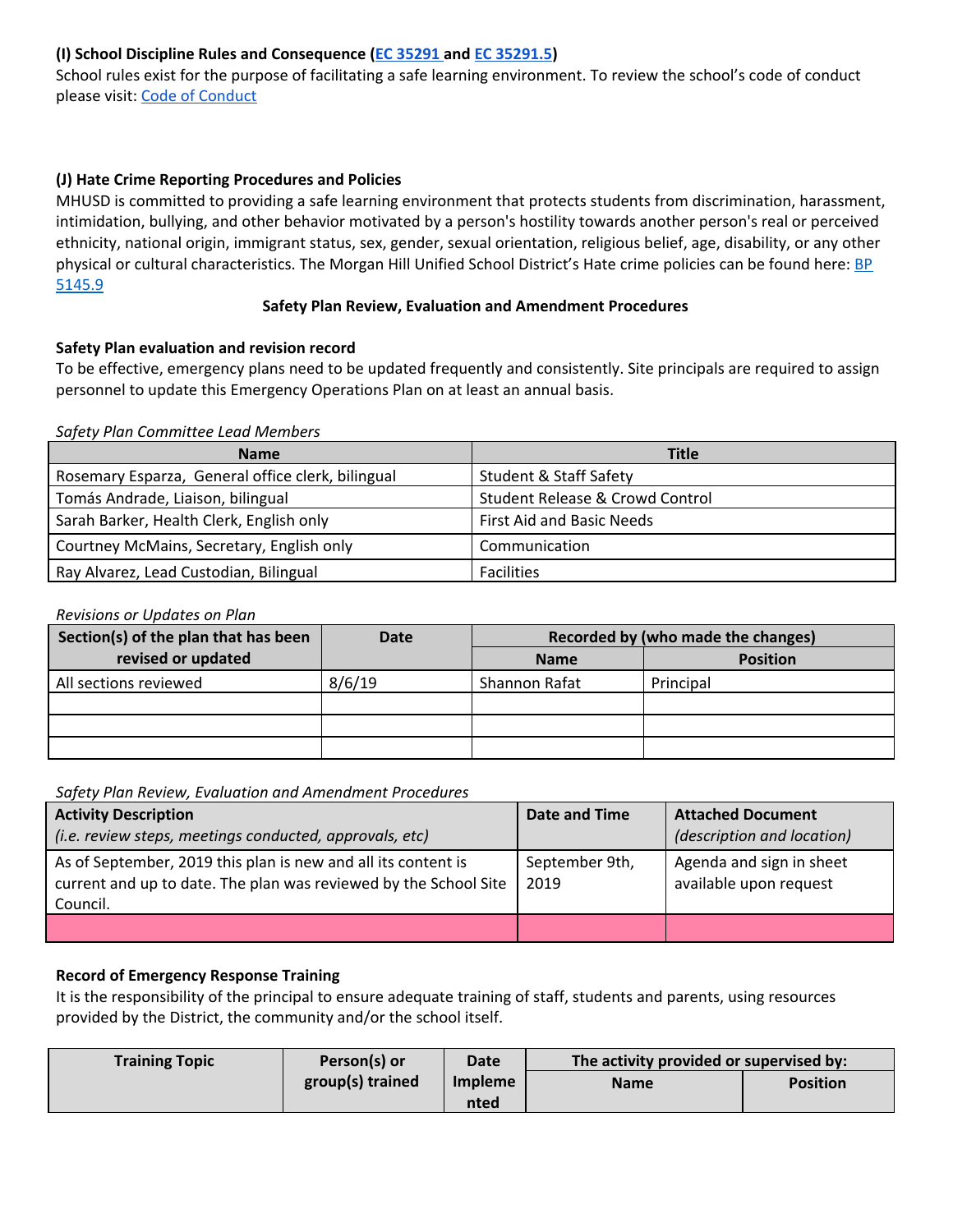| Safety Plan Review                                                   | Students and staff        |                 | Shannon Rafat        | Principal                         |
|----------------------------------------------------------------------|---------------------------|-----------------|----------------------|-----------------------------------|
| Run, hide Defend Training                                            | <b>Staff</b>              | Aug<br>13,2019  | <b>Greg Dini</b>     | <b>School Resource</b><br>Officer |
| <b>Great American Shakeout</b><br>(earthquake drill)                 | All staff and<br>students | October         | Shannon Rafat        | Principal                         |
| Mandated training, blood<br>borne pathogens and sexual<br>harassment | All staff                 | Aug 13,<br>2019 | Shannon Rafat        | Principal                         |
| <b>Trauma Informed Practices</b>                                     | <b>Certificated Staff</b> | Nov,<br>2019    | PEI                  | Principal                         |
| Safety Drill Fire                                                    | Staff and students        |                 | monthly              | Principal                         |
| Safety drill: Earthquake                                             | Staff and students        |                 | Oct, Dec, March, May | Principal                         |
| Type of drill:                                                       | Staff and students        |                 |                      | Principal                         |
| Type of drill:                                                       | Staff and students        |                 |                      | Principal                         |
| Type of drill:                                                       | Staff and students        |                 |                      | Principal                         |
| Type of drill:                                                       |                           |                 |                      |                                   |
| Type of drill:                                                       |                           |                 |                      |                                   |
| Type of drill:                                                       |                           |                 |                      |                                   |
| Type of drill:                                                       |                           |                 |                      |                                   |
| 2 <sup>nd</sup> Earthquake Drill                                     |                           |                 |                      |                                   |
| Intruder on Campus Drill (run,<br>hide, defend)                      | All Staff                 |                 | October 10, 2019     | SRO                               |
|                                                                      |                           |                 |                      |                                   |
|                                                                      |                           |                 |                      |                                   |

## **Emergency Contact Information**

## **Communication with schools and facilities:**

In the event the threat is immediate or imminent, personnel should be directed to follow emergency procedures established in this plan and located here: [Communicating](https://drive.google.com/file/d/1E0JOQ_OPxTbV6sqrpdciQn4oMCHsrOXU/view?usp=sharing) with parents and community, Local [Emergency](https://drive.google.com/file/d/1oj0CRLVVUB341qhfIP_VnXcXZ50WGLhE/view?usp=sharing) Numbers

#### *School Staff Emergency Contacts*

| <b>Position</b>              | <b>Name</b>             | <b>Contact</b> |
|------------------------------|-------------------------|----------------|
| Principal                    | Shannon Rafat           | 408 201 6500   |
| Lead teacher                 | Laura Dzek              | 408 201 6500   |
| <b>Principal's Secretary</b> | <b>Courtney McMains</b> | 408 201 6500   |
| Campus Supervisor            | Valerie Carr            | 408 201 6500   |
| Custodian                    | Ray Alvarez             | 408 201 6500   |

#### *District Emergency Contacts*

| <b>Position</b>                                               | <b>Name</b>            | <b>Contact</b>             |
|---------------------------------------------------------------|------------------------|----------------------------|
| Superintendent                                                | Steve Betando          | 1-408-201-6001 Ext. 51001  |
| Secretary to the Superintendent                               | Kelly Schriefer        | 1-408-201-6001 Ext. 51001  |
| Secretary to the Asst. Superintendent of HR                   | Jazmin Contreras       | 1-408-201-6018 Ext. 51018  |
| Secretary to the Asst. Superintendent of Business             | <b>Allison Murray</b>  | 1-408-201-6052 Ext. 51052  |
| Secretary to the Asst. Superintendent of Educational Services | <b>Tricia Campbell</b> | 1-408-201-6073 Ext. 51073  |
| Director of Maintenance and Operations                        | Anessa Espinosa        | 1-408-201- 6087 Ext. 51087 |

Incident Command System (ICS) for schools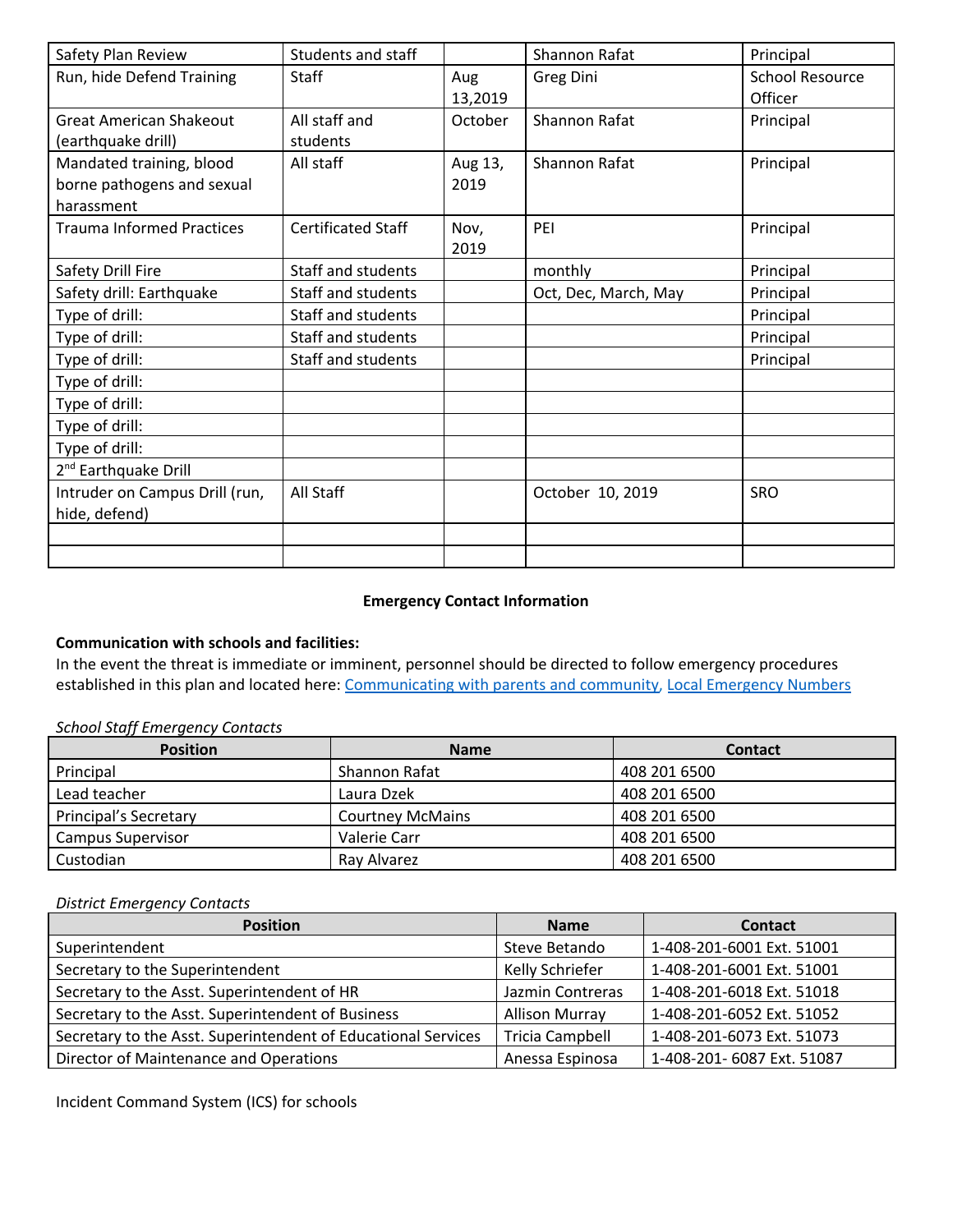

# **Incident Command System (ICS) for schools**

|                           | <b>Name</b>             | <b>Position</b> | Location                   |
|---------------------------|-------------------------|-----------------|----------------------------|
| Incident Commander        | Shannon Rafat           | Principal       | School office or front of  |
| (Description)             |                         |                 | cafeteria                  |
| <b>Communication Team</b> | <b>Courtney McMains</b> | Secretary       | Front office of hallway on |
| (Description)             |                         |                 | the north facing side of   |
|                           |                         |                 | room 6                     |
|                           |                         |                 |                            |
| Student Release and       | <b>Tomas Andrade</b>    | Liaison         | YMCA room or lunch tables  |
| Crown Control Team        |                         |                 |                            |
| (Description)             |                         |                 |                            |
|                           |                         |                 |                            |
|                           |                         |                 |                            |